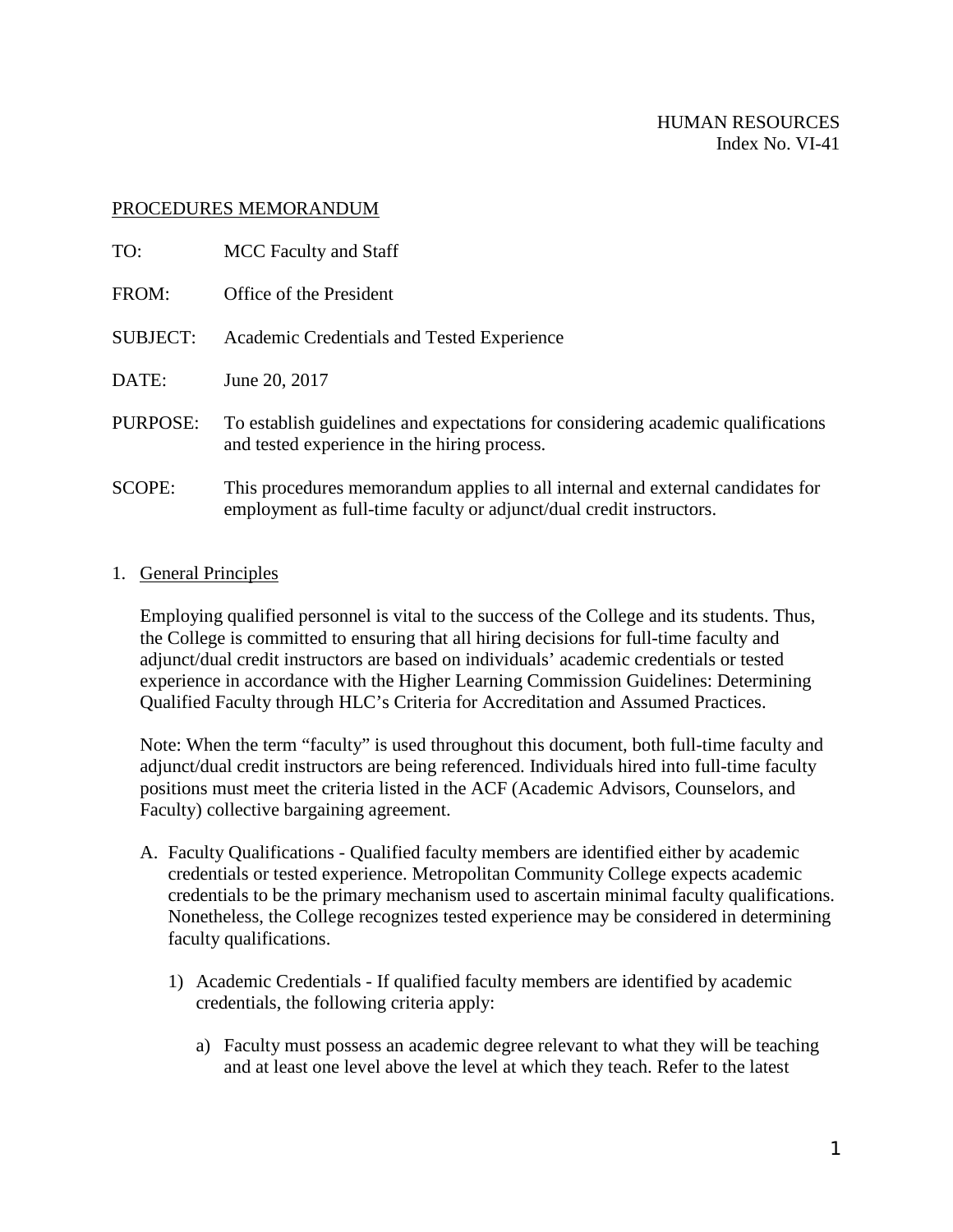collective bargaining agreement for Full-Time Academic Advisors, Counselors, and Faculty, Appendix D (2) for specific minimum criteria.

- b) When faculty members are employed to teach in a program outside of their academic degree, employment is based on tested experience. The area Dean will assess whether the candidate meets a minimum threshold of experience and document said assessment on the appropriate College form as part of the appointment process.
- c) Faculty teaching general education courses, or other non-occupational courses, must hold a master's degree or higher in the discipline or subfield. If a faculty member holds a master's degree or higher in a discipline or subfield other than that in which he or she is teaching, that faculty member must have completed a minimum of 18 graduate credit hours in the discipline or subfield in which they teach.
- d) Faculty teaching in career and technical education college-level certificate and occupational associate's degree programs must hold a bachelor's degree in the discipline or related discipline and/or a combination of education, training, and tested experience. See section 2) below for more information about tested experience.
- e) Faculty teaching developmental courses must hold a bachelor's degree in the discipline or in a related discipline.
- f) Qualified faculty members are obligated to maintain their credentials, and expand upon any and all equivalent experience that was considered previously by the College in determining whether they were qualified per their contract. Annually, contracted faculty are required to report any and all professional development, supplemental education, and relevant/applicable service or experience that has expanded their qualifications portfolio.
- 2) Tested Experience as a Basis for Determining Minimally Qualified Faculty If qualified faculty members are identified by tested experience, the determination as to whether a faculty member has the expertise necessary to teach students in a discipline will be made by the area Dean with input from Human Resources and/or the Vice President for Academic Affairs, as appropriate.
	- a) Tested experience includes a breadth and depth of experience outside of the classroom in real-world situations relevant to the discipline in which the faculty member would be teaching.
	- b) The value of using tested experience to determine minimal faculty qualifications depends upon the relevance of the experience both to the degree-level and to the specific content of the courses for which the faculty member is responsible.